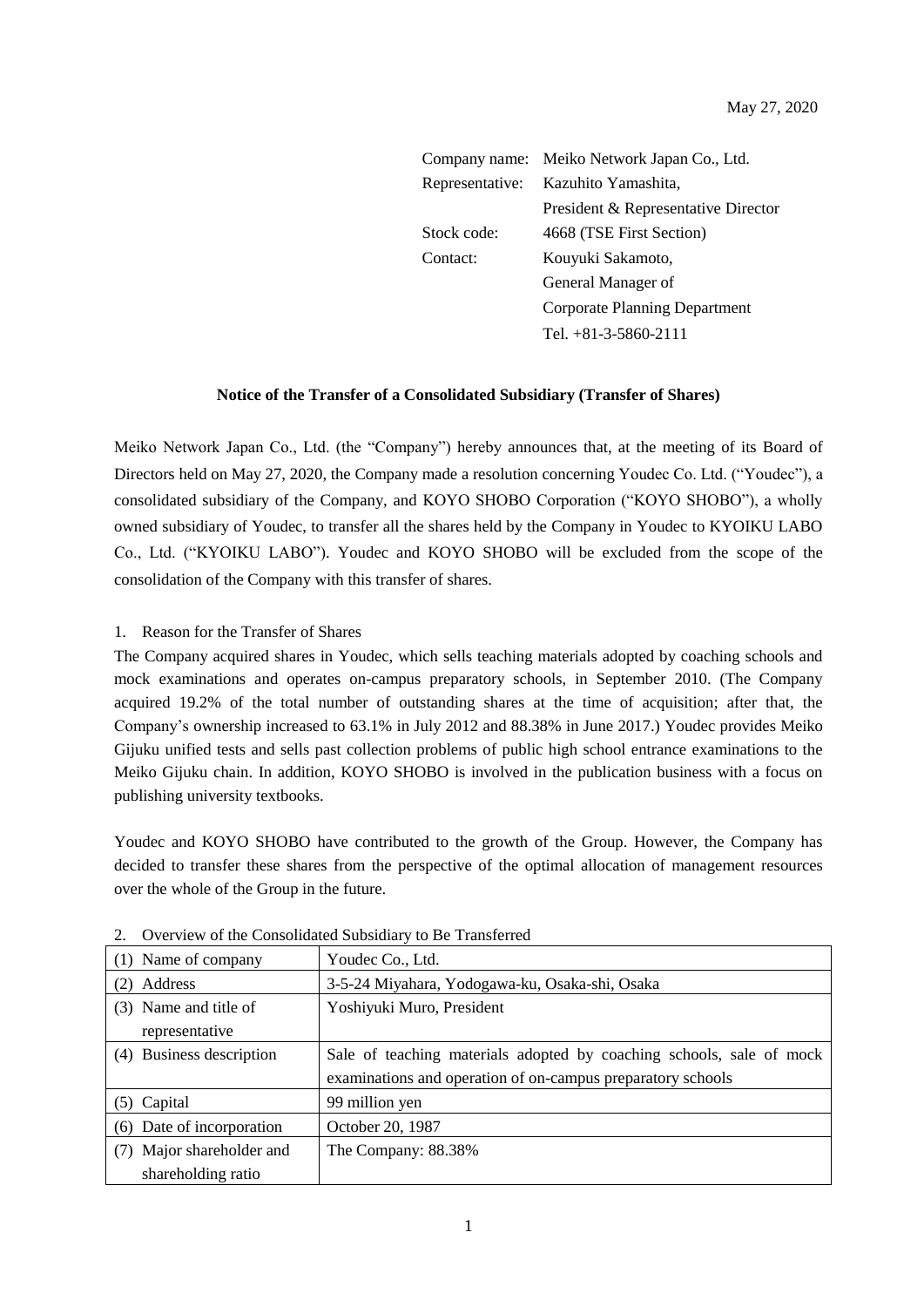| The Company's<br>(8)                                                                                        | Capital relationship     |                          | The Company holds 88.38% of the shares in          |
|-------------------------------------------------------------------------------------------------------------|--------------------------|--------------------------|----------------------------------------------------|
| relationship with Youdec                                                                                    |                          | Youdec.                  |                                                    |
|                                                                                                             | Personnel                |                          | An employee of the Company also serves as an       |
|                                                                                                             | relationship             | auditor in Youdec.       |                                                    |
|                                                                                                             | Transactional            |                          | There is a business relationship in terms of sales |
|                                                                                                             | relationship             |                          | between the Company and the applicable company.    |
| (9) Consolidated business performance and consolidated financial position in Youdec in the last three years |                          |                          |                                                    |
| Accounting period                                                                                           | <b>Fiscal Year Ended</b> | <b>Fiscal Year Ended</b> | <b>Fiscal Year Ended</b>                           |
|                                                                                                             | August 31, 2017          | August 31, 2018          | August 31, 2019                                    |
| Net assets                                                                                                  | ¥216 mn                  | ¥234 mn                  | $¥119$ mn                                          |
| Total assets                                                                                                | ¥796 mn                  | $¥749$ mn                | $4752$ mn                                          |
| Net assets per share                                                                                        | ¥109,531.24              | ¥118,525.59              | ¥60,193.31                                         |
| Net sales                                                                                                   | $¥1,066$ mn              | ¥1,085 mn                | ¥936 mn                                            |
| Operating income                                                                                            | $412$ mn                 | $¥47$ mn                 | $(\frac{493 \text{ mn}}{2})$                       |
| Ordinary income                                                                                             | $423$ mn                 | $444$ mn                 | $(\frac{495}{10})$                                 |
| attributable<br>Net income<br>to                                                                            |                          |                          |                                                    |
| owners of the parent                                                                                        | $(\frac{15}{5}$ mn)      | $415$ mn                 | $(\frac{1}{2}101 \text{ mn})$                      |
| Net income per share                                                                                        | ¥1,490.55                | ¥8,921.49                | $(*58,148.41)$                                     |
| Dividend per share                                                                                          |                          |                          |                                                    |

3. Overview of the Party Being Transferred the Shares

| (1) Name of company                                | KYOIKU LABO Co., Ltd.                             |                                                                                                                                                                                                                                                                                                 |
|----------------------------------------------------|---------------------------------------------------|-------------------------------------------------------------------------------------------------------------------------------------------------------------------------------------------------------------------------------------------------------------------------------------------------|
| Address<br>(2)                                     | 7 Saiinkitayakakecho, Ukyo-ku, Kyoto-shi, Kyoto   |                                                                                                                                                                                                                                                                                                 |
| (3) Name and title of<br>representative            | Junpei Hagiwara, President                        |                                                                                                                                                                                                                                                                                                 |
| (4) Business description                           | examinations)                                     | Holding company (Control and management of the business activities of<br>companies involved in printing operations; the publication and sale of<br>books and magazines; the planning, production, editing and sale of<br>e-books and e-magazines; and the planning, production and sale of mock |
| (5) Capital                                        | 2 yen                                             |                                                                                                                                                                                                                                                                                                 |
| Date of incorporation<br>(6)                       | May 8, 2020                                       |                                                                                                                                                                                                                                                                                                 |
| (7)<br>Major shareholder and<br>shareholding ratio | Junpei Hagiwara: 100%                             |                                                                                                                                                                                                                                                                                                 |
| (8)<br>The Company's                               | Capital relationship                              | No applicable matters                                                                                                                                                                                                                                                                           |
| relationship with                                  | Personnel relationship                            | No applicable matters                                                                                                                                                                                                                                                                           |
| <b>KYOIKU LABO</b>                                 | Transactional relationship                        | No applicable matters                                                                                                                                                                                                                                                                           |
|                                                    | Status of applicability to the<br>related parties | No applicable matters                                                                                                                                                                                                                                                                           |

# 4. Number of Shares to Be Transferred, Transfer Price, and Shareholding Around the Time of the Transfer

| $(1)$ Number of shares held $ 1,750$    |             |
|-----------------------------------------|-------------|
| prior to the transfer                   |             |
| (2) Number of shares to be $\mid$ 1,750 |             |
| transferred                             |             |
| (3) Transfer price                      | $1,750$ yen |